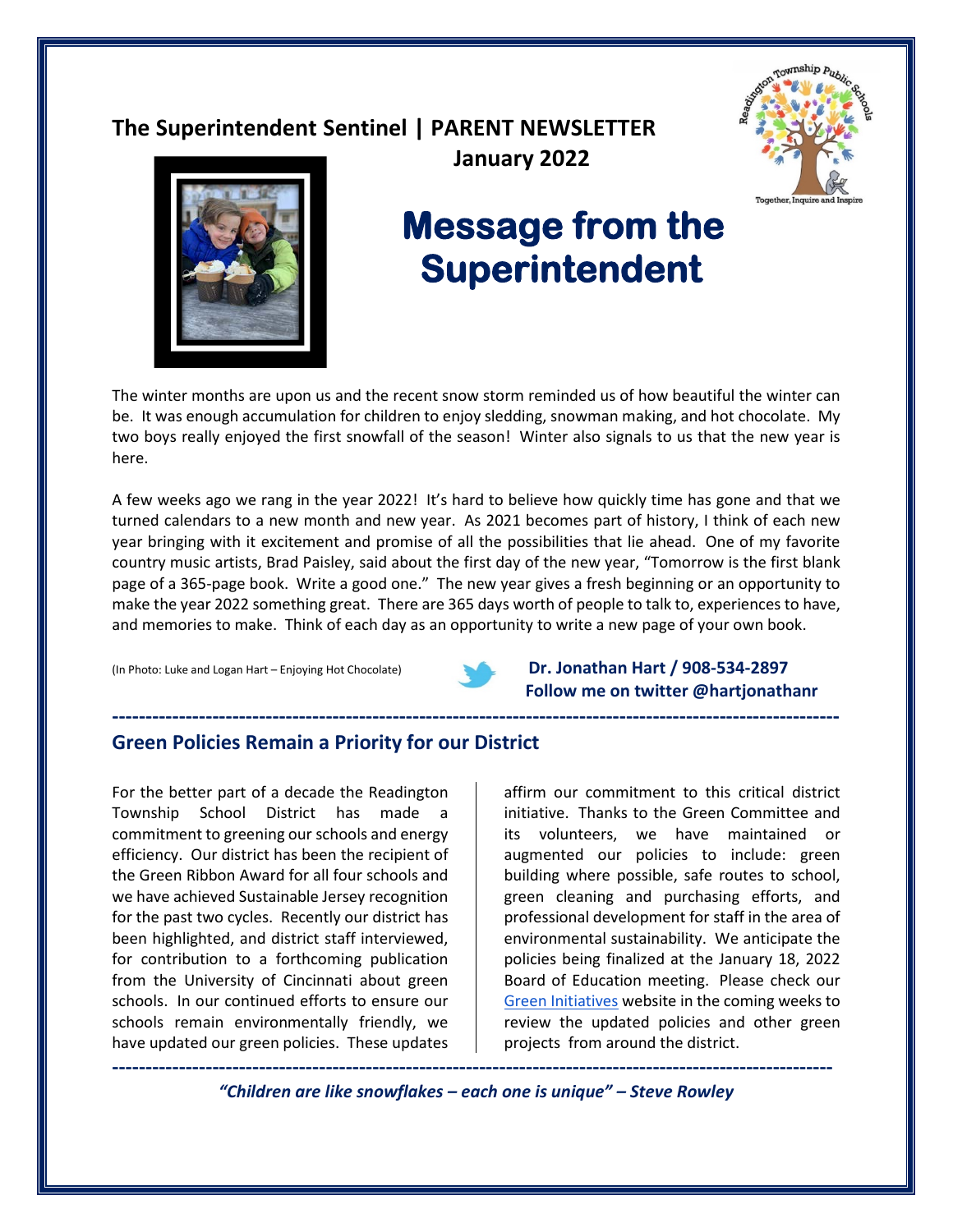## **Curriculum Corner District Tutoring Programs**



Dr. Stacey Brown, Supervisor of Humanities Ms. Sarah Pauch, Supervisor of Math, Science & Technology,

The COVID pandemic has led to unprecedented disruptions in student learning across the United States. Although we were fortunate that Readington Township Public Schools were open for in-person instruction for the majority of last year, every student needed a different combination and level of resources in order to be successful. We have supported students through differentiated instruction in the classroom, small group reteaching, our intervention program, and summer tutoring.

Research has shown that tutoring programs consistently have large, positive impacts on students and are one of the most agreed-upon, impactful tools educators can use to improve student learning. The benefits of tutoring include improved academic performance, study habits, self-esteem, skill maintenance, and critical thinking. In a continued effort to support our students, we have added the After School Accelerate Program to the services the district offers. This tutoring program is available to at-risk students who meet specific criteria in reading and/or math. The criteria included Start Strong test scores, in-district benchmark assessments, and classroom grades.

A number of our talented and dedicated staff extended their school day in order to provide small group, in-person tutoring for our students. Math tutoring through the After School Accelerate Program began in November in grades 2-8. Tutoring for English Language Arts (ELA) also began in November for grades 6-8. The district has partnered with Littera Tutoring to provide a virtual one-on-one ELA tutoring experience for our students in grades 1-5 with a planned start date in January. These programs are by invitation only and students are evaluated throughout the year for exit and entry.

Our one on one virtual summer tutoring program proved to be successful for students who attended with consistency, and we look forward to supporting students who meet the criteria with our After School Math and ELA Accelerate Programs.

## **Tech Department Technical Update for Students and Parents**

Mr. James Belske, District Technology Coordinator [jbelske@readington.k12.nj.us](mailto:jbelske@readington.k12.nj.us) or 908-386-2502

Our district is now entering its 6th year providing Chromebooks for our students. Chromebooks have proven to be a reliable and dependable resource, especially with its portability for in district and at home use requirements. One of the primary reasons for the Chromebook success is its simplicity and focus as a familiar Google Chrome web browser. This is especially beneficial in an educational environment where the vast majority of learning resources needed by students are web page accessible.



Google now also offers a free software product that enables home users to install Chromebooklike capability to old and unused home computers and laptops. Google CloudReady Home Edition (available at [neverware.com\)](https://www.neverware.com/freedownload#intro-text) is a free download that transforms your old PC or Mac into a Chrome device. Setup requires a few technical prerequisite steps in which they walk you through. If you have a computer at home that you are no longer using, CloudReady Home may add some extra life into that old computer still laying around in the closet!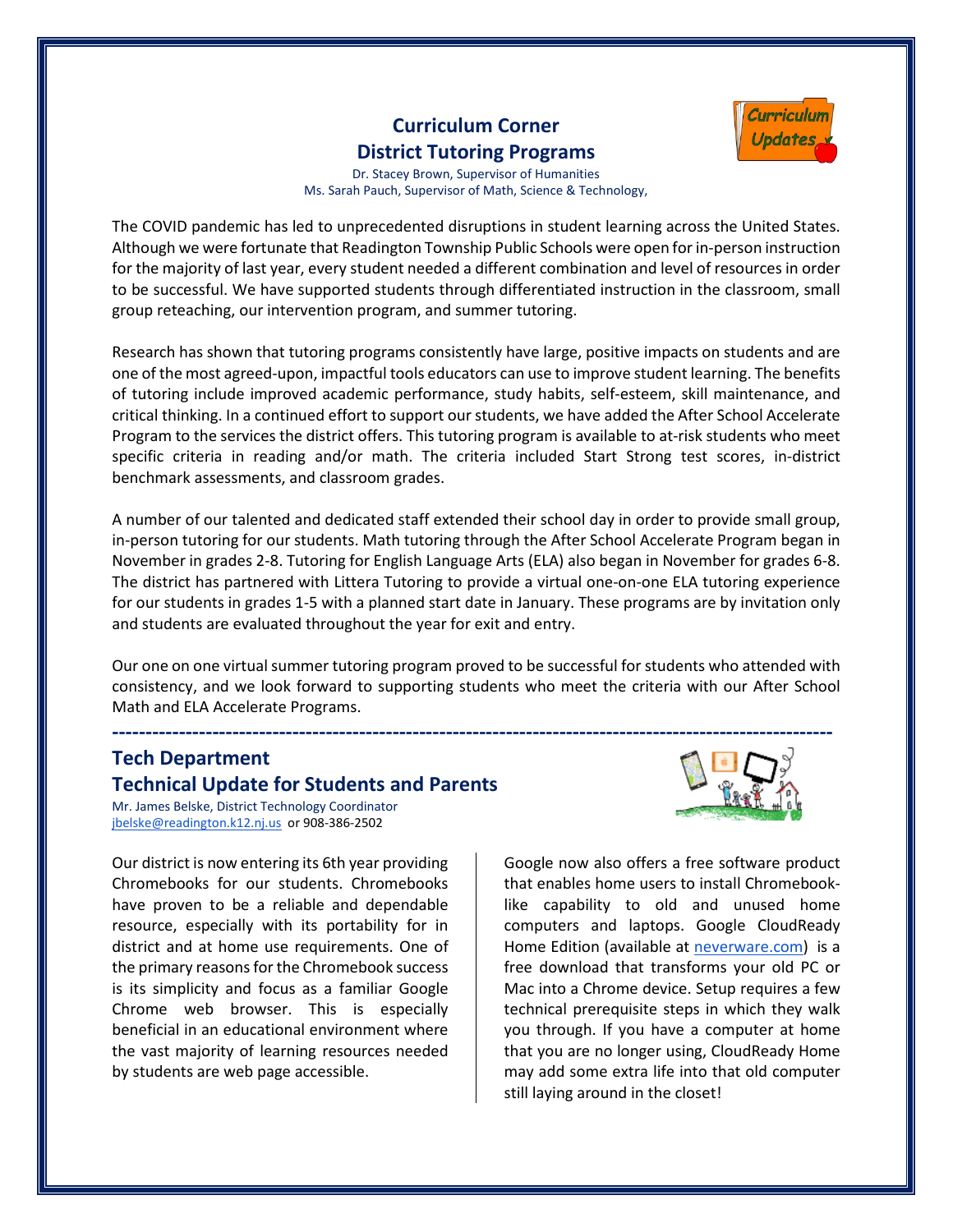

## **Parent Academy Night – January 25, 2022**

Dr. Hart and Ms. Sherry Krial (Supervisor of Professional Development) would like to invite you to join us for a virtual Parent Academy on Tuesday, January 25 at 6:00 p.m. The topic of conversation will be Digital Citizenship. For more information, please [click here.](https://www.readington.k12.nj.us/cms/lib/NJ01000244/Centricity/Domain/26/Parent%20Academy%20Flyer%201-25-2022.pdf)

**------------------------------------------------------------------------------------------------------------**

#### **Energy Savings** Mr. Don Race, Facilities Manager

The Readington Twp. School District has a commitment to being an energy conscious and environmentally friendly organization. Along with the combined efforts of the district Green Team, whose members are made up of both district and community members, the district seeks not only to advance efficient building operations to reduce energy use and costs, but to develop a culture of energy consciousness. Through district policies and educational opportunities, students and staff learn practical and behavioral strategies for reducing energy consumption, and to raise awareness of the positive environmental impact or our efforts. The hope is that by leading by example, the district can instill lifelong habits for energy conservation

Highlights from recent incentives, and energy savings improvements. In the 2018-19 school year, after Solar PV Systems were installed at Holland Brook, Readington Middle, and Three Bridges Schools, a new energy baseline was established as a comparison tool for district energy performance moving forward. In March 2020, just as the district was shutting down due to the global pandemic, Whitehouse and Three Bridges schools qualified for a NJ Clean Energy Direct Install program that helped fund the installation of new LED lighting throughout both schools. The program also replaced some aging rooftop HVAC units at both schools as well.

With the addition of the solar panels, energy data baselines, facility improvements, and behavioral awareness, the district continues to reduce energy use and avoid costs. The chart below summarizes energy use reductions and avoided costs from the 2020-2021 school year. The district continues to monitor district energy use and engage in energy reduction strategies.

#### **Energy Savings Progress Summary Report – Year 2 (July 2020-June 2021)**

| Facility                        | % Change<br>Electric | % Change Nat<br>Gas | % Change<br><b>Total Energy</b><br>(BTU) | % Change<br><b>Electric Demand</b> | Avoided Cost |
|---------------------------------|----------------------|---------------------|------------------------------------------|------------------------------------|--------------|
| <b>Holland Brook School</b>     | $-7%$                | $-1%$               | $-3%$                                    | $-6%$                              | 11,455       |
| <b>Readington Middle School</b> | $-8%$                | 0%                  | $-4%$                                    | $-13%$                             | 24,460<br>S  |
| Three Bridges School            | $-27%$               | $-3%$               | $-11%$                                   | $-16%$                             | 14,406       |
| Whitehouse School               | $-17%$               | 6%                  | $-3%$                                    | $-16%$                             | 10,302       |
| <b>Grand Total</b>              | $-12%$               | 0%                  | $-5%$                                    | $-11%$                             | 60,623<br>S  |

**\*comparison to new 2018-2019 baseline**

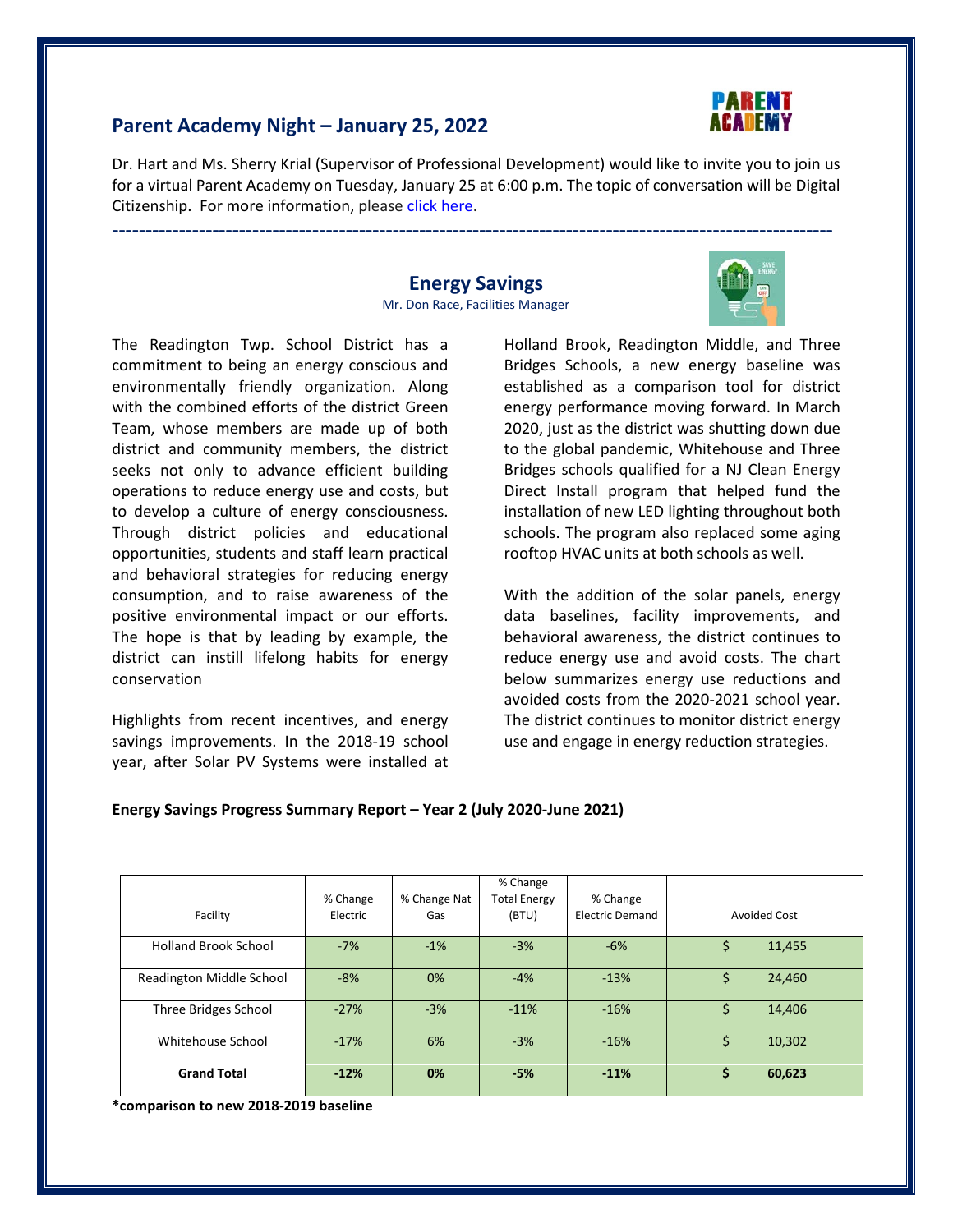## **Budget Spotlight: Business Office**

Mr. Jason Bohm, Business Administrator Ms. Katie DeRiso, Assistant to the Business Administrator



Every year the Board of Education, Dr. Hart, and Mr. Jason Bohm plan and create the budget for the next school year. The creation and implementation of a strong, responsible budget allows the district to maintain the many programs our students have become accustomed to. Through the budget, the district is also able to maintain the buildings and grounds in a manner in which the community has come to expect.

#### **2021-2022 Budget Highlights:**

- The district was able to hire an additional full-time behaviorist and part-time ESL teacher.
- With the assistance of federal grant programs, the district was able to provide additional intervention services for COVID learning loss and mental health services.
- The district was able to enhance school security by placing a ballistic window film to all windows of each school building.
- The district was able to replace a large section of the roof at Holland Brook School and replace one set of gymnasium bleachers at Readington Middle School.

#### **Tentative open public sessions and budget topics for the 2022-2023 school year are as follows:**

| February 8, 2022  | Curriculum/Staff Development, Pupil Services, and Technology           |
|-------------------|------------------------------------------------------------------------|
| February 22, 2022 | Facilities, Transportation, Administration, Personnel and Benefits     |
| March 15, 2022    | Presentation of the whole budget to the public with tentative approval |
| April 5, 2022     | <b>Budget clarification</b>                                            |
| April 26, 2022    | Budget hearing and final adoption of budget                            |

Please note: these dates can change and public notices will be posted in advance with start times. Please check th[e district website](https://www.readington.k12.nj.us/) for updates.

All input and concerns about the budget can be heard during the February 8 and February 22 board meetings as well as the other dates listed above.

During the planning of the 2022-2023 school year budget there will be some challenges facing our district which include, as of the writing of this article, a need for enhanced technology needs for students and staff, facility upgrades to ensure both students and staff remain safe and healthy, along with increases in staff salaries and health insurance premiums. In addition, to these challenges, the district continues to be committed to providing our students with comprehensive and rigorous programs of study, with a complement of athletic and extra-curricular offerings.

## **Superintendent Coffee Chat – February 2, 2022**



Please join Dr. Hart for our third Superintendent Coffee Chat of the 2021-2022 school year on Wednesday, February 2, 2022 at 6:00 p.m. virtually via Google Meet. The topic of conversation will be the **2022-2023 Budget Preparations**. Please RSVP to: Please RSVP to: [rsvp@readington.k12.nj.us.](mailto:rsvp@readington.k12.nj.us) For more information, please [click here.](https://www.readington.k12.nj.us/cms/lib/NJ01000244/Centricity/Domain/46/Chat%20Invite%20-%20Feb%202022.pdf)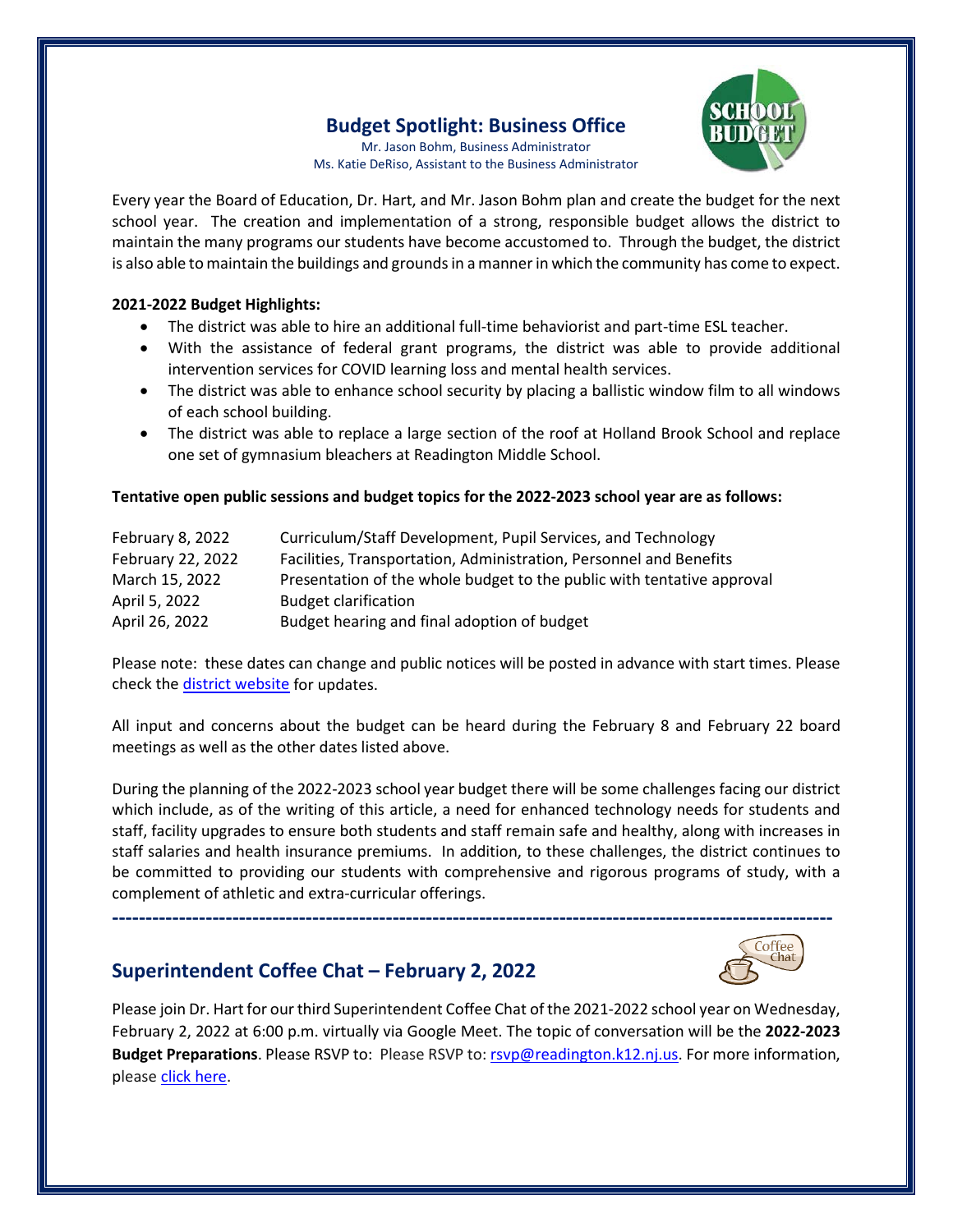## **Special Education Spotlight Tips to Prepare for Your Child's Annual Review**



Mrs. Staci Beegle, Director of Pupil Services

Annual review season is just around the corner. For many parents, this may cause stress and anxiety, but it shouldn't! An annual review is the time to celebrate your child's accomplishments and plan programming, services and goals to continue to support your child with meaningful progress and success in school.

#### **First, what is an annual review?**

The Annual Review meeting is one of the most important parts of the special education process. In this meeting, school staff and parents come together to discuss and review a student's IEP. They make sure the IEP meets the student's needs. Your role as a member of the IEP team is valuable from start to finish. Your child's teachers, special education providers, and schools may change. But you remain a constant in your child's life. You'll watch your child learn, stumble, adapt, and succeed.

The annual review is held to review your child's special education program at least once a year and to discuss the progress your child is making towards his/her IEP goals. During the meeting, parents and faculty members can discuss if your child has exceeded goals in some areas, met other criteria or fell short. With this information, new goals can be set for the following school year, accommodation and modifications can be determined and a program will be proposed.

Please know that parents don't need to wait for an annual review meeting if there is a problem. Parents can request an IEP meeting at any time. Some students may need more frequent IEP meetings. New challenges can come up all the time.

#### **How to prepare for an annual review meeting?**

You will receive an invitation to the meeting. If you are unable to attend the meeting, please reach out to the secretary to reschedule.

If you have any concerns about your child's progress or programming and /or questions, please send an email to the case manager prior to the meeting so that the team may be prepared for additional information that they may need to obtain, and they include your concerns in the IEP.

If you had private evaluations done and wish to share them with the IEP team, please provide copies prior to the meeting so the team may review the reports and be prepared to discuss

Make a list of questions that you want to ask before you go into the meeting.

Consider creating an IEP binder that will file each year's IEPs, progress reports, report cards and evaluations. This will allow you to look at your child's progress over time, and look back at any changes to his/her educational needs, or his/her IEP. You will be able to easily refer to the location of your documents when you need to review or share any relevant paperwork at future meetings or any other time.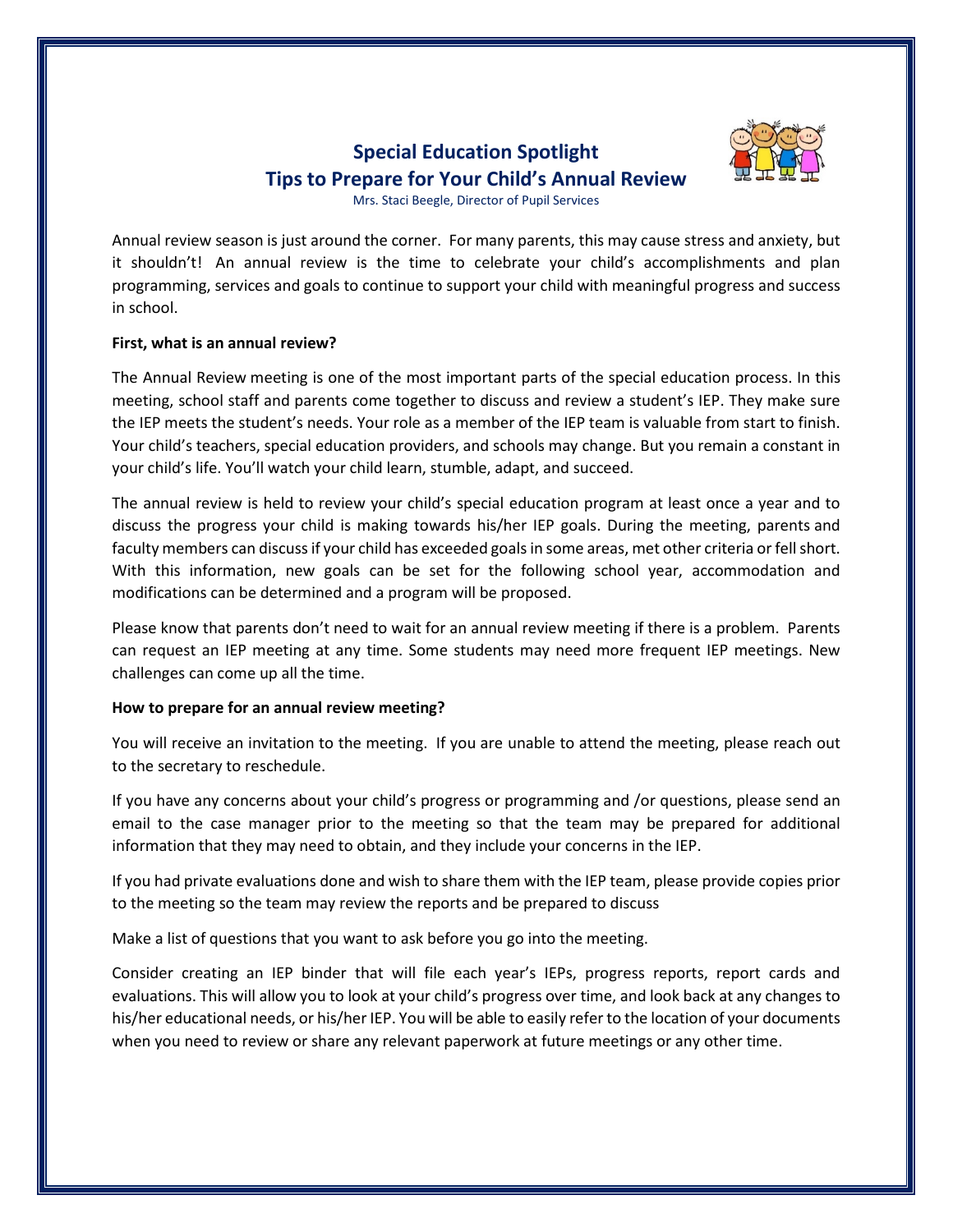#### **What to expect during the annual review meeting?**

Every child with an IEP must meet annually with his/her IEP team to review progress, and make plans for the next school year. At the annual review your child's case manager will be present, along with a special education teacher and general education teacher. Your child's related service staff will also be present. You will hear from each member as to the progress your child has made towards his annual goals, areas of strengths and areas that need continued support. You, as a parent will also have an opportunity to share.

At annual review meetings, your child's case manager will have the IEP team members introduce themselves and explain their roles in your child's programs. You will hear from each member as to the progress your child has made towards his annual goals, areas of strengths and areas that need continued support.

Parents also have the opportunity to share and ask questions. Once everyone shares the child's present levels, areas of strengths, areas in need of improvement, the accommodations and/or modifications the child requires to be successful, the IEP team will propose a program for your child.

It is important for you to understand the recommendations being made to support your child. If you don't understand how or why a recommendation is selected, ask for clarification. If a team member uses an acronym that you are unfamiliar with, ask for clarification. If you don't understand something, ask/and or discuss it until you feel confident with the recommendation and plan for your child.

At the end of the meeting, you may sign the IEP if you are in agreement with the plan or you may take the IEP home and review it. If you find that you have questions or need clarification on any part of the plan, contact your child's case manager to discuss. Often questions and concerns can be easily solved through a conversation, however a follow-up IEP meeting can always be scheduled to resolve any concerns and questions.

Although IEP meetings and special education in general may sometimes feel overwhelming and stressful, you are not alone in this journey! We have a phenomenal team of special educators, child study team members, behaviorists, speech specialists, occupational and physical therapists here to support and guide your child and you.

**------------------------------------------------------------------------------------------------------------**

### **Special Education Parent Advisory Group Meeting – January 20, 2022**

Please join Ms. Staci Beegle, Director of Pupil Services, and guest speaker, Ms. Susan Freedman of NJ Children's System of Care, for our next Special Education Parent Advisory Group Meeting (SEPAG) on Thursday, January 20, 2022 at 7:00 p.m. virtually via Google Meet. The topic of conversation will be "Programs & Services for Children with Intellectual & Developmental Disabilities". For more information, please [click here.](https://www.readington.k12.nj.us/Page/267)

*"Education is the passport to the future, for tomorrow belongs to those that prepare for it today" – Malcom X*

**------------------------------------------------------------------------------------------------------------**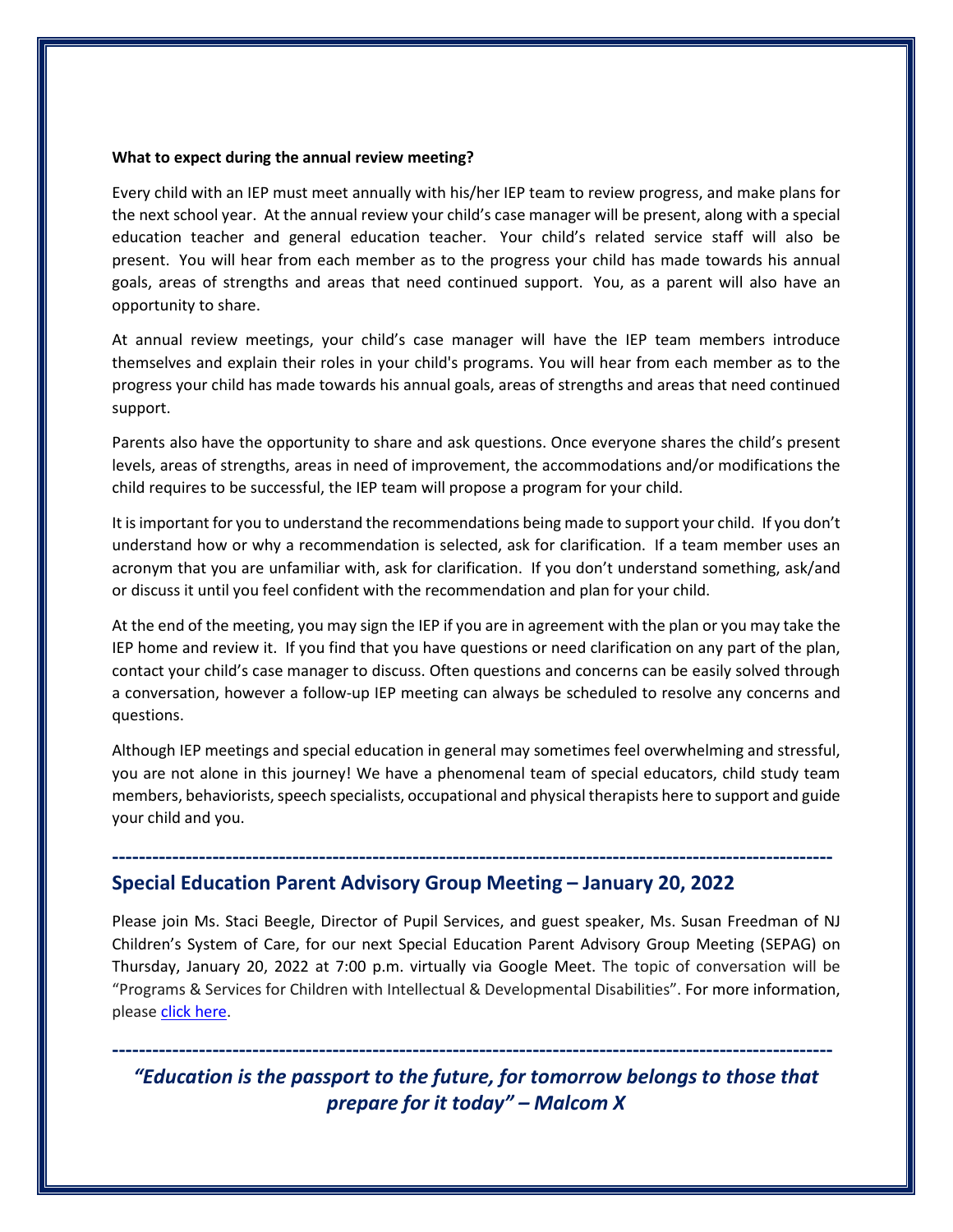## **Building Spotlight: Whitehouse School**

Dr. Ann DeRosa, Principal

This year, Whitehouse School launched its annual thematic unit by celebrating an author who was essentially born in the same year as the school! 1916 was a special year in Readington with implications that students would learn about more than 100 years later. It was the birth year of famous children's author, Beverly Cleary. In addition, it was the year that the Readington Board of Education authorized the building of a new school on the corner of Whitehouse Avenue. According to a Courier-News article from April 1916, the land would be purchased for \$5,000 and the architects planned for a fiveroom structure. Linking learning and knowing about local history can serve to enrich the present-day experience for the students who report to the now 75,000 square foot structure on Whitehouse Avenue each morning!

As for more recent school traditions, each year, dating back to 2005, Whitehouse School has joined together to learn and grow as a school community while embarking on an annual thematic unit. The topic is different each year. It is often an opportunity for the whole school to read the same novel. Teachers work with the current district curricula to find areas that they can easily connect to the book or theme. Students then complete assignments such as writing pieces, creative projects and/or artistic performances centered on the key topics that are identified. During every unit, as students and staff read the novel, they are on the lookout for SEL concepts that align with Whitehouse School's core values. The goal is to build "character" by studying "characters".



In light of the recent passing of the great Beverly Cleary, students will be reading her first work, *Henry Huggins*, published in 1950, and another book in the series about Henry's dog entitled, *Ribsy.* The school is working with The Seeing Eye organization, which supports the Partnerships goal outlined in the District's 5-Year Strategic Plan. In collaboration with this philanthropic organization, and under the leadership of special education teacher, Ms. Deanna Schwaiger, students will raise funds to benefit service dogs. It is a way for the children to help others and make a real-world connection inspired by the loveable, helpful, fictitious pooch, Ribsy!

Finally, as a culminating event, preparations for a homegrown performance are underway based on a musical script written and directed by Dr. Emily Bengels in her role as the advisor of the WHS Grade 3 Drama Club. Students were learning their lines and songs "in person". In recent days, due to COVID safety concerns, plans have shifted for the club to pivot to a virtual format. Dr. Bengels has created a Google Classroom and children have been practicing the script through audio clips that she has recorded for each part in the play. She will also hold virtual script-reading meetings. An in-house spring performance for students by students is planned.

Beverly Cleary is most famous for her *Ramona the Pest* book series, which was chosen as the theme about 10 years ago. Some additional annual thematic units studied at WHS in the past have included, *The Wizard of Oz, Charlotte's Web, The Little House on the Prairie, Madeline,* & *Charlie and the Chocolate Factory*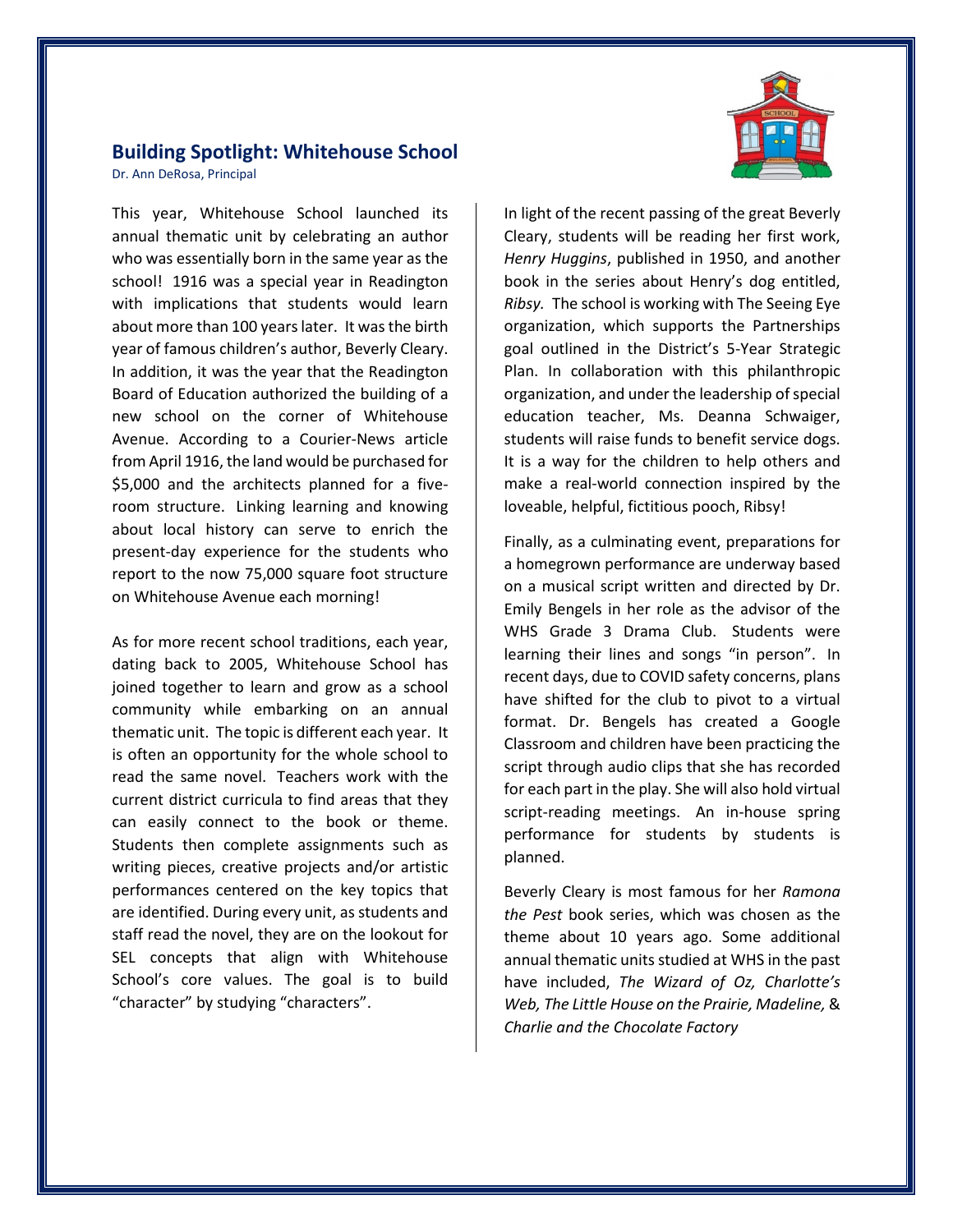#### **Please see the Courier News Article from 1916 and a photo of the WHS Drama Club below:**

Newspaper The Courier-News (Bridgewater, New Jersey) · Wed, Apr 19, 1916 · Page 9 by Mancestry<br>https://www.newspapers.com/image/220713206 Downloaded on lan 6, 2022

#### **Arranging For New School**

Peter La Tourette, Augustus C. Andrew H. Seals, a Durling and committee appointed by the Board of Education, of Readington township, to arrange for the construction of a central school here, has selected two acres of land on the corner of Whitehouse avenue as a possible site for the proposed new structure for East Whitehouse and Whitehouse Station. It is midway between the two towns and is located on the farm of the late John H. Burdette. It can be purchased for \$5,000. Architects are busy preparing plans for a five-room structure, which are to be submitted next Monday. At the meeting of the board Saturday, April 29, a date will be set to give the taxpayers a chance to vote on the proposition.



Pictured here: Dr. Bengels practices lines with a small subset of the 30 students who are participating in the WHS Grade 3 Drama Club.